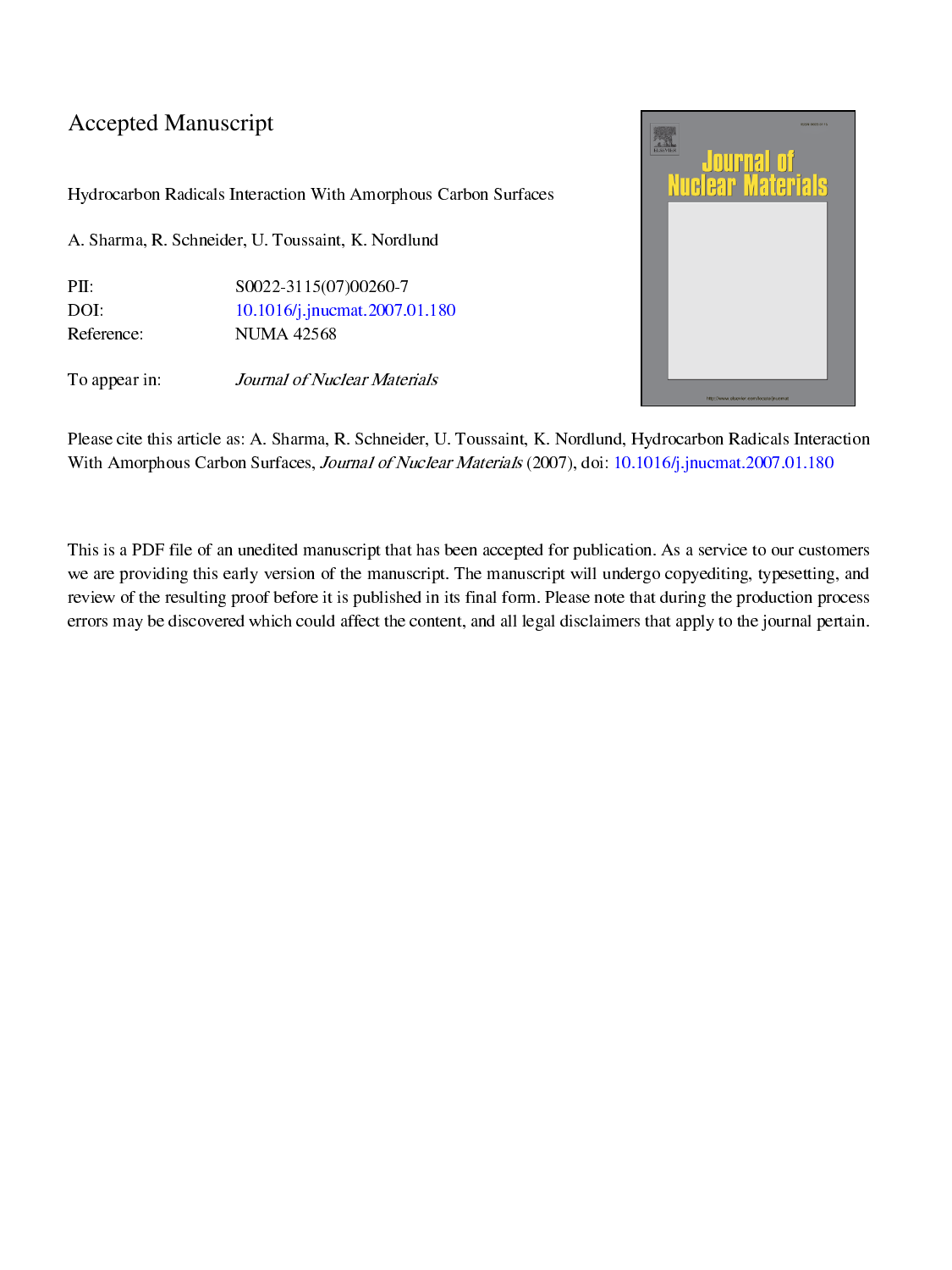## $\Box$

## **Hydrocarbon Radicals Interaction With**

## **Amorphous Carbon Surfaces**

A. Sharma<sup>a</sup>, R. Schneider<sup>a</sup>, U. Toussaint<sup>b</sup>, K. Nordlund<sup>c</sup>

<sup>a</sup> Max-Planck-Institut für Plasmaphysik, Teilinstitut Greifswald EURATOM Association, D-17491 Greifswald, Germany

 $^{b}$ EURATOM Association, Max-Planck-Institut für Plasmaphysik, Boltzmannstr. 2,

 $D-85748$  Garching, Germany

 ${}^c$ Accelerator Laboratory, University of Helsinki, P.O. Box 43, FIN-00014, Finland

### Abstract

Total reflection coefficients and break-up patterns for incident atomic carbon,  $C_2$ , CH, CH<sub>2</sub>, CH<sub>3</sub>, CH<sub>4</sub>, C<sub>2</sub>H, C<sub>2</sub>H<sub>2</sub>, C<sub>2</sub>H<sub>3</sub>, C<sub>2</sub>H<sub>4</sub>, C<sub>2</sub>H<sub>5</sub> and C<sub>2</sub>H<sub>6</sub> from an amorphous hydrocarbon surface with a H:C ratio of 0.66 are calculated using the HCParcas molecular dynamics code with an empirical Brenner potential. Incident molecules are separately equilibrated at incident energies ranging from thermal up to the maximum energies at which the molecules can be structurally stabilized to mimic the conditions in an equilibrium plasma.

JNM keywords: Theory and Modeling

Preprint submitted to Elsevier Science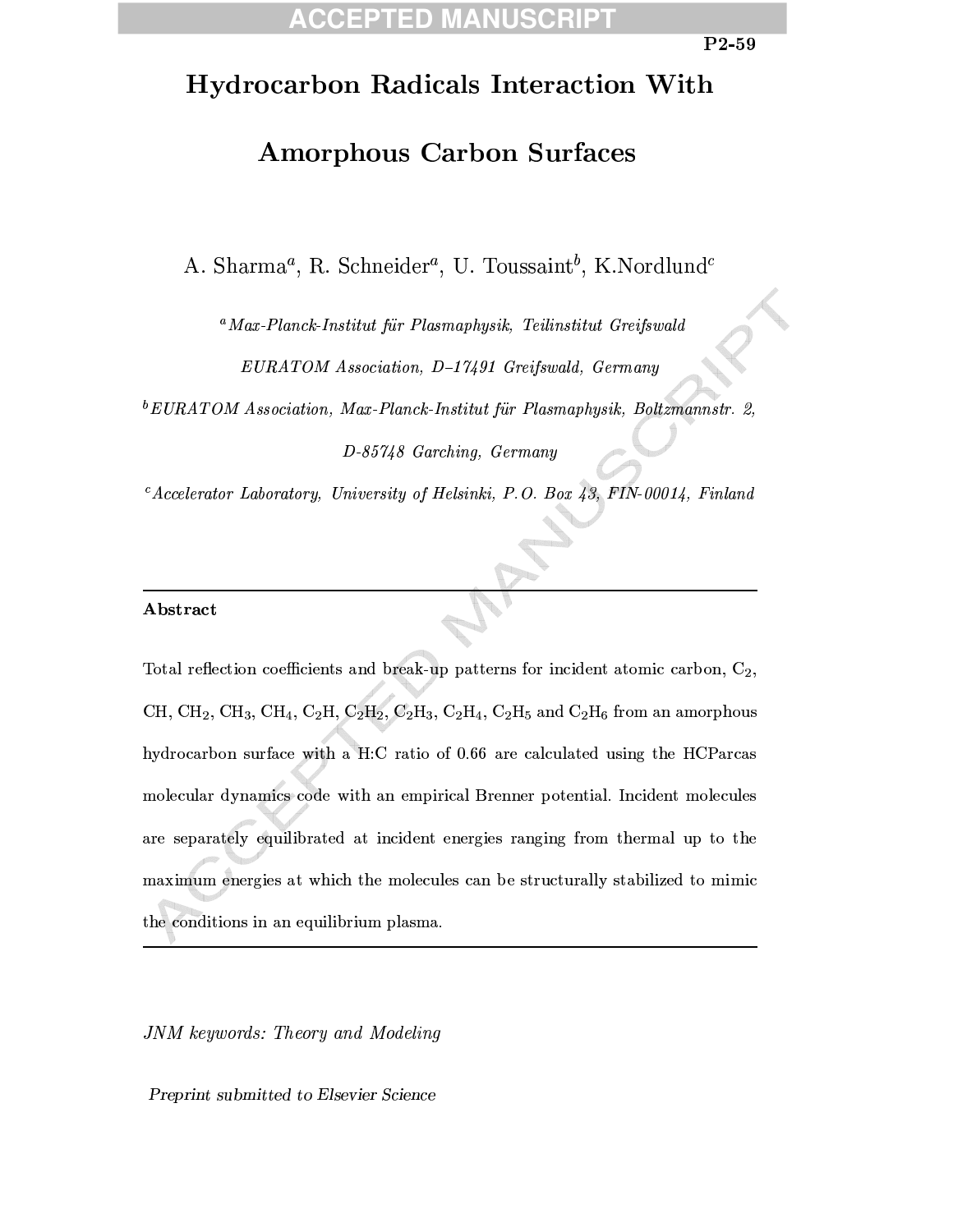## 10

PSI-17 keywords: Amorphous carbon; Co-deposition; Erosion and deposition;

*Hydrocarbons: Molecular dynamic simulations* 

 $PACS: 34.50. Dy; 52.40. Hf; 31.15. Qg; 34.50. -s$ 

\*Corresponding/Presenting author address:

MPI f. Plasmaphysik, Wendelsteinstr. 1, D-17491 Greifswald, Germany

\*Corresponding/Presenting author e-mail: Ralf.Schneider@ipp.mpg.de

#### Introduction  $\mathbf{1}$

Hydrocarbon formation, transformation and deposition is a crucial problem for fusion devices<sup>[1]</sup>. The co-deposited layers, referred to the carbon and hydrocarbon layers deposited beyond the divertor and not in direct contact with the plasma, remain a serious issue due to hydrogen isotope retention in these layers[2]. Co-deposited layers with varying thickness have been observed in major machine operations, such as JET[3], TEXTOR[4] and ASDEX Upgrade  $[5-8]$ . Small-scale experiments have been preformed to study the transport and deposition of hydrocarbons in a stationary plasma. One such experimental device is PSI-2 in which in-situ measurements on film growth for different plasma parameters [9,10] were performed. The transport of injected gas molecules and the growth rates of the CH-film in PSI-2 were simulated with the 3D Monte Carlo code  $ERO[11]$  using three different reaction rate coefficients  $[12-15]$ . However, the observed deposition rates in the experiments [10] are much higher than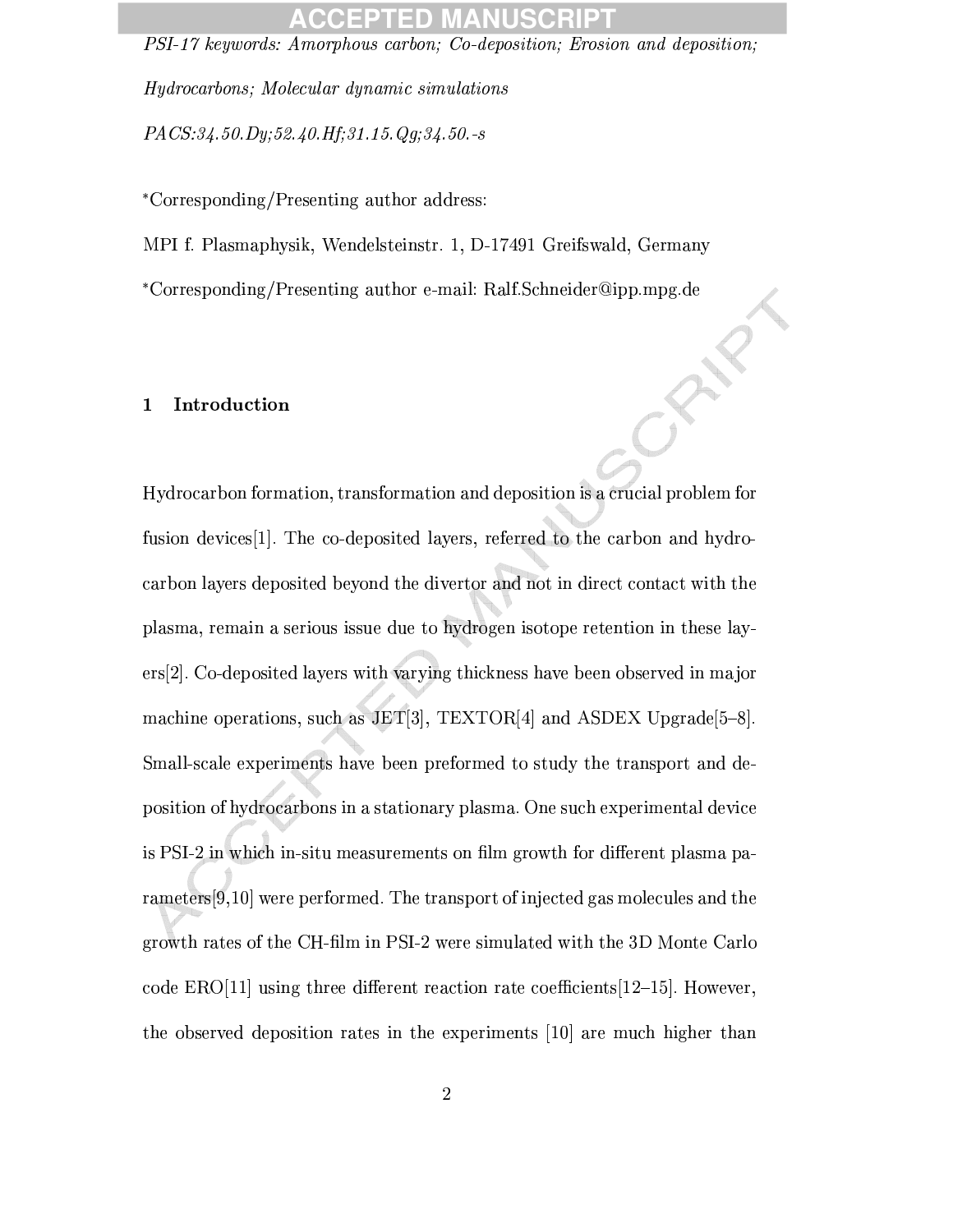## TED M

the values obtained by the ERO code<sup>[16]</sup>. A possible explanation for this discrepancy is the inaccuracy of the sticking coefficient data used in the ERO modeling. Presumably the energy dependence of the sticking coefficients plays an important role in predicting the right deposition rates.

#### Modeling  $\bf{2}$

The HCParcas molecular dynamics code with the empirical Brenner potential<sup>[17]</sup> for hydrogen carbon interaction was used in the present study. Potential cutoff of 2.0 Å for carbon-carbon interaction was used in the present calculation. High accuracy tight binding molecular dynamics simulations to calculate the sticking of molecules are computationally expensive and only suited for smaller systems  $[18]$ .

An amorphous structure was prepared by starting with a random arrangement of hydrogen and carbon atoms (986 atoms in total) with a H:C-ratio of 0.66 with periodic boundary conditions in three dimensions. We applied 4 cycles of heating up to 3000K and subsequent cooling down to 200K, to avoid local minima in the initial configuration. Switching to periodic boundary conditions only in the x and y directions and slowly heating to 300K was followed by very long runs (300 nsec) for relaxation in the z direction. This allows for sample preparation with a relaxed surface in the z-direction, to avoid artificial sputtering of atoms and molecules from the surface due to the relaxation of the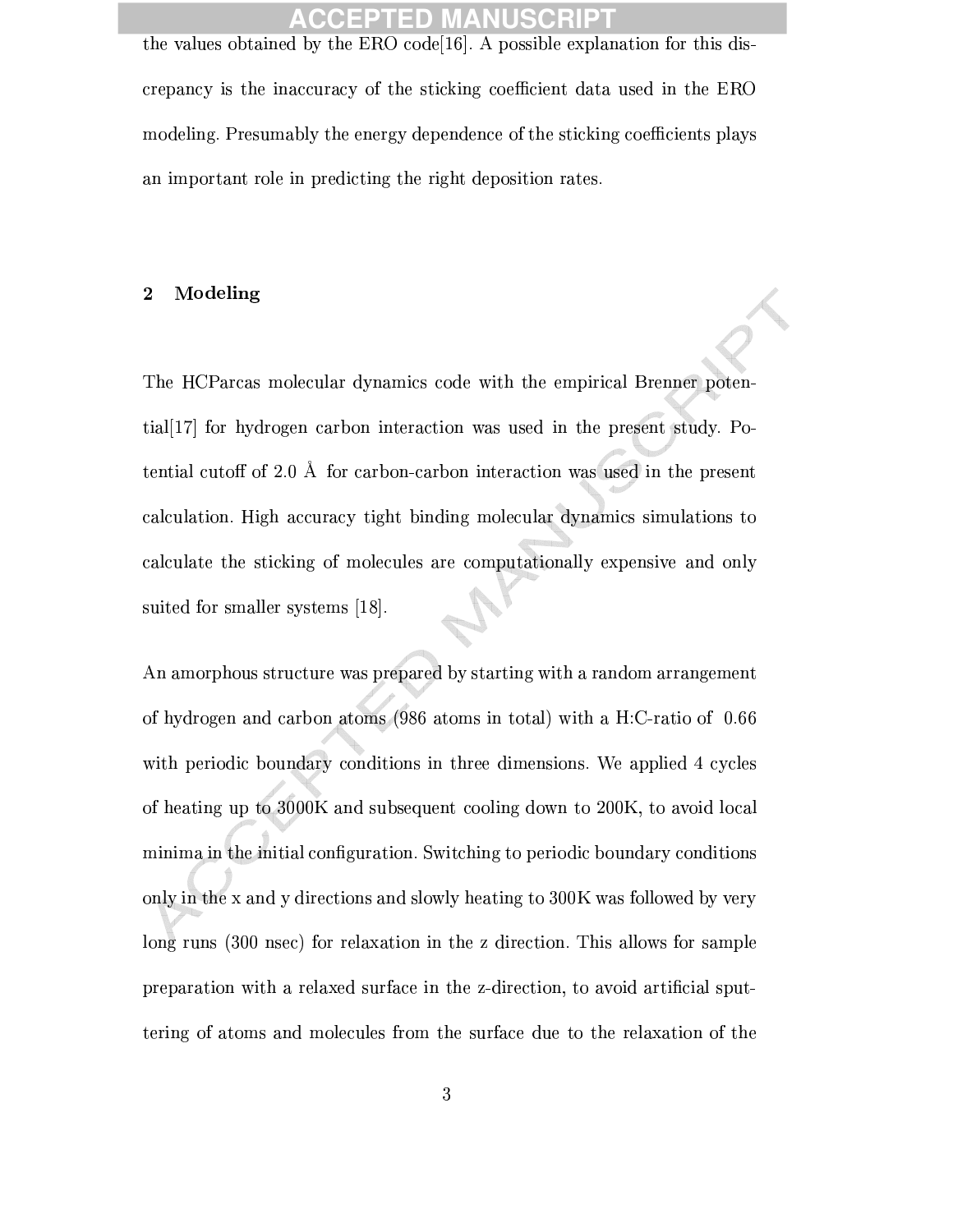## ID

### surface rather than due to impinging molecules/radicals.

The incident hydrocarbon molecules and radicals studied in the present work are separately equilibrated for energies of the incident particles up to a maximum energy at which the molecule/radical are structurally stable. The equilibrated energy is the average kinetic energy of the incident molecules. This procedure allows the molecules to have rotational and vibrational degrees of freedom as they approach the sample surface. This approach represents the true physical picture as there are no means in the PSI-2 experiments to suppress the rotational-vibrational excitations. It is also known that the total energy gained by the molecules in the plasma would have translational, rotational and vibrational contributions [19-25]. Spectroscopic measurements of the vibrational states have been in made in TEXTOR[19]. Also the distribution of the  $H_2$  molecules within the many vibrational levels of the electronic ground state has been studied theoritical  $v[20.21]$  and experimental  $v[22-25]$ . Equilibration of the molecule/radical at the desired incident energy poses the limit to which the molecules can be accelerated. We observe that at higher energies the molecules/radicals become structurally unstable and dissociate before approaching the surface. For a non-rotating linear molecule, such as CH, with translational freedom along the z-axis, vibrational modes are excited along the translational direction of motion. At higher energies, the vibrational amplitude are high enough to knock-off the lower mass hydrogen atom by the heavier carbon atom, thus dissociating the molecule. Structural instability is more pronounced in molecules such as  $C_2H_3$  and  $C_2H_5$  where hydrogen atoms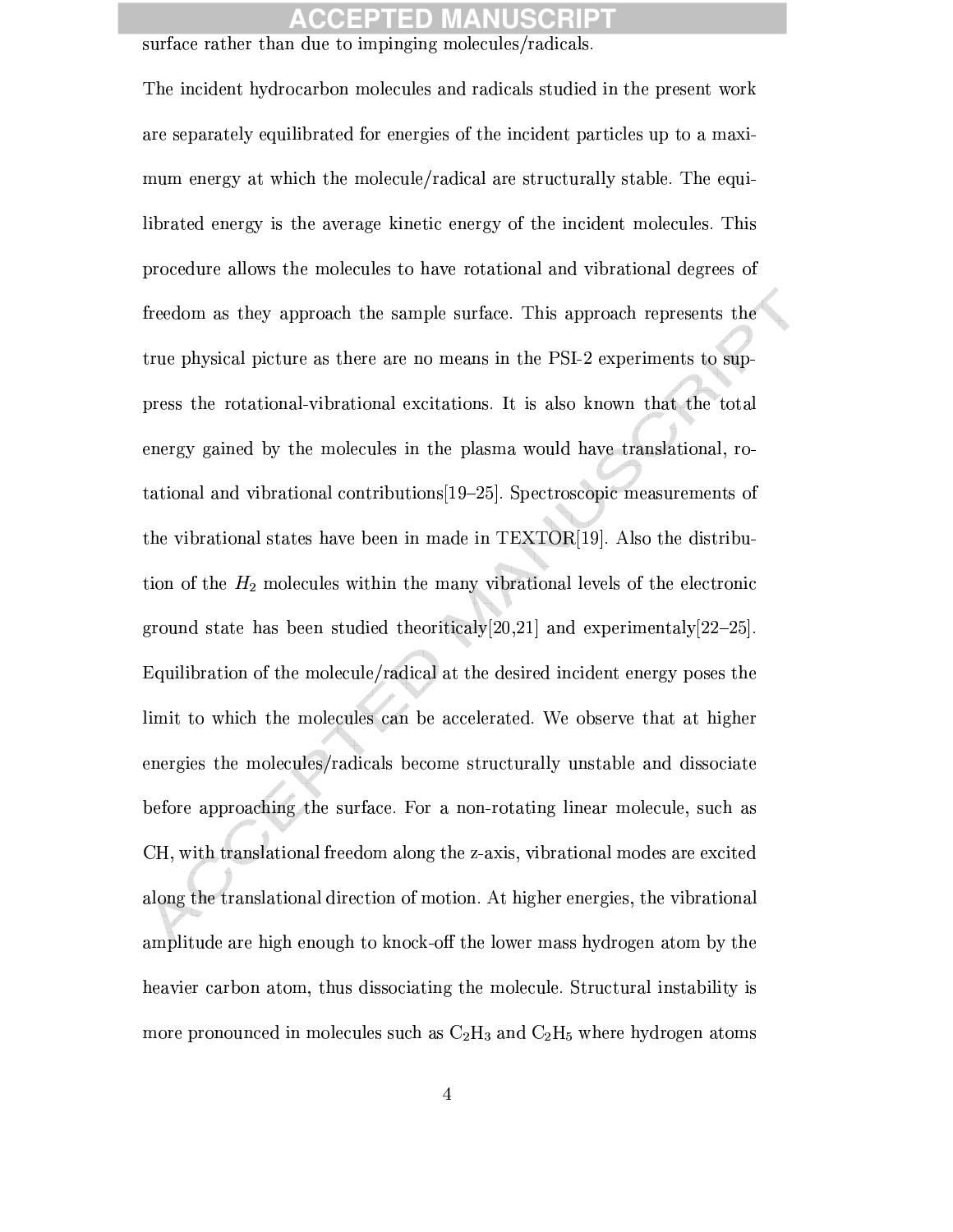## **TED MANU**

are known to be 'floppy'[26-28]

The starting position coordinates for the molecules and radicals are sampled uniformly over the surface and rotational freedom allows to sample all possible interaction configurations. This is specially important for linear molecules such as CH,  $C_2H$  and  $C_2H_2$  which otherwise would approach the surface at fixed orientations.

Ruzic and Alaman have already performed a similar molecular dynamics studies to calculate the reflection and dissociation coefficients of hydrocarbons [29]. However, the surface used in their work Ref.[29] was prepared by bombarding a graphite lattice with hydrogen atoms, which leaves lattice planes at every depth in the sample. Such surfaces can be compared with plasma-exposed surfaces[29], which are typical for carbon divertor target plates. The hard and soft surface in Ref. [29] have an average H to C ratio of 0.42 and 0.4 respectively. which differs significantly from the H to C ratio of 0.66, used in the present work. This H to C ratio represents a co-deposited layer in fusion devices and is much softer than the surface used in Ref. [29]. Fig. (1) shows the hydrogen to carbon ratio of the prepared sample as a function of the distance from the surface into the sample.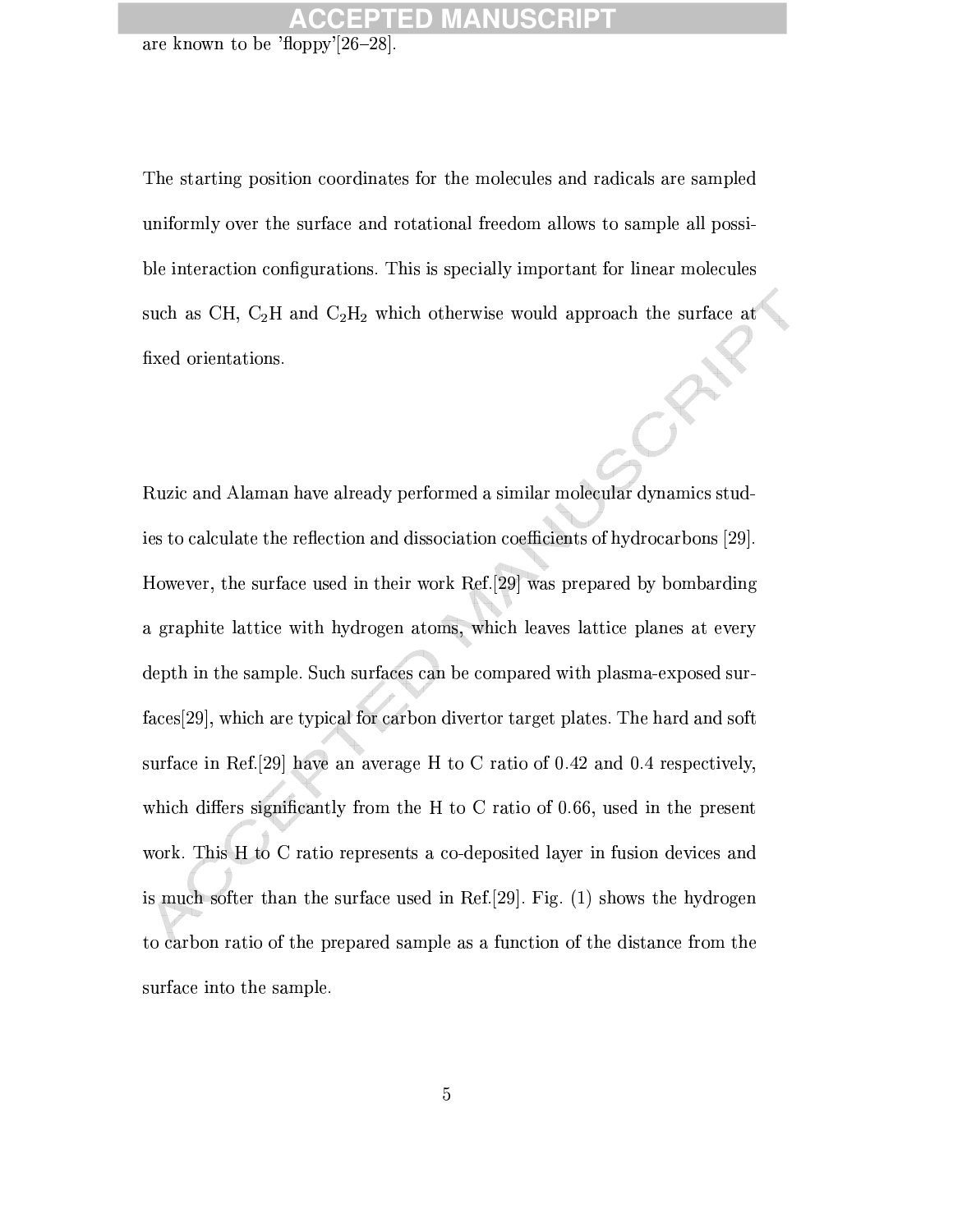## **FED MAN**

#### **Results and discussion**  $\bf{3}$

#### Reflection coefficients  $\mathcal{F}$ . 1

The reflection coefficients for atomic carbon, molecules/radicals such as  $C_2$ , CH, CH<sub>2</sub>, CH<sub>3</sub>, CH<sub>4</sub>, C<sub>2</sub>H, C<sub>2</sub>H<sub>2</sub>, C<sub>2</sub>H<sub>3</sub>, C<sub>2</sub>H<sub>4</sub> C<sub>2</sub>H<sub>5</sub> and C<sub>2</sub>H<sub>6</sub> incident on the above described sample are reported in this section. In the present work, the reflection coefficient for a given species is defined as the ratio of the number of reflected atoms or molecules of this species to the number of incident molecules/radicals. In case of  $C_2H_x$  incidence, the total carbon reflection coefficient is calculated by summing-up the partial reflection coefficients of  $C_2H_{\pi'}$ reflected species and one-half of the  $\text{CH}_x$  reflection coefficients. For the sake of clarity, statistical uncertainty in the calculated reflection coefficient is shown only for selected species.

Here, the influence of the rotational freedom of the incident molecule on the reflection coefficient from the amorphous hydrocarbon surface has to be considered. Non-rotating hetero-nuclear linear molecule (ex. CH) impinging on the surface can have many possible orientations with respect to the normal of the surface. Two extreme orientations for CH are with C down (i.e. the bond axis for the molecule is parallel to the normal to the surface and the molecule approaches the surface with the carbon atom towards and the hydrogen atom away from the surface) and H down (i.e. the hydrogen atom is towards the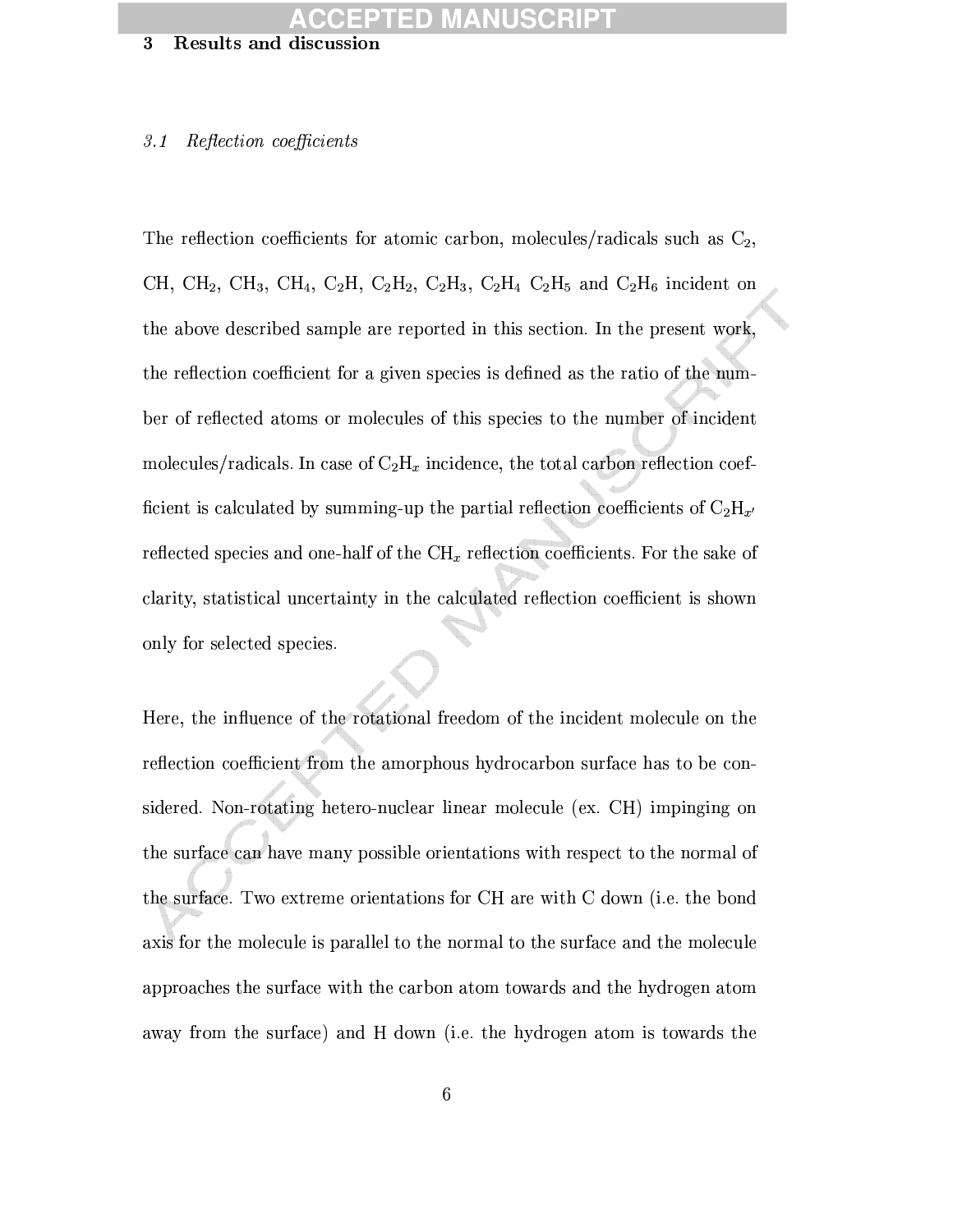## D

surface and the carbon atom is positioned away from the surface). It can be seen from Fig.  $(2)$  that the reflection coefficient for the case with C down is lower (higher sticking) than the case with H down. Higher carbon sticking is favoured due to open carbon bonded chains at the surface which act as trap sites for carbon bonding. Also higher concentration of hydrogen on the surface contributes to higher reflection in the case of the H down orientation. The region between the upper and lower curve gives an estimate of the spread in the reflection coefficient due to various possible orientations at the time of molecule impact. The average reflection coefficient of a rotating CH molecule incident on the surface is expected to lie within the band with a possible deviation due to statistical errors.

Fig.3 shows the energy dependence of reflection coefficients for atomic carbon and  $C_2$  incident on an amorphous hydrocarbon surface for normal incidence. Normal incidence was chosen as there is no known angular dependence of the reflection coefficient as a function of incident energy [29]. The calculated reflection coefficients of 0.43 at thermal energies and 0.042 at 10  $eV$  for atomic carbon reflection, compared with Ref. [29] are lower by 10 to 17% respectively, but show the same general trends. This difference in the reflection coefficients is attributed to the higher H to C ratio in the surface layer used in the present calculations, which makes the surface softer compared with the surface used in Ref. [29]. A softer surface allows for deeper penetration into the surface,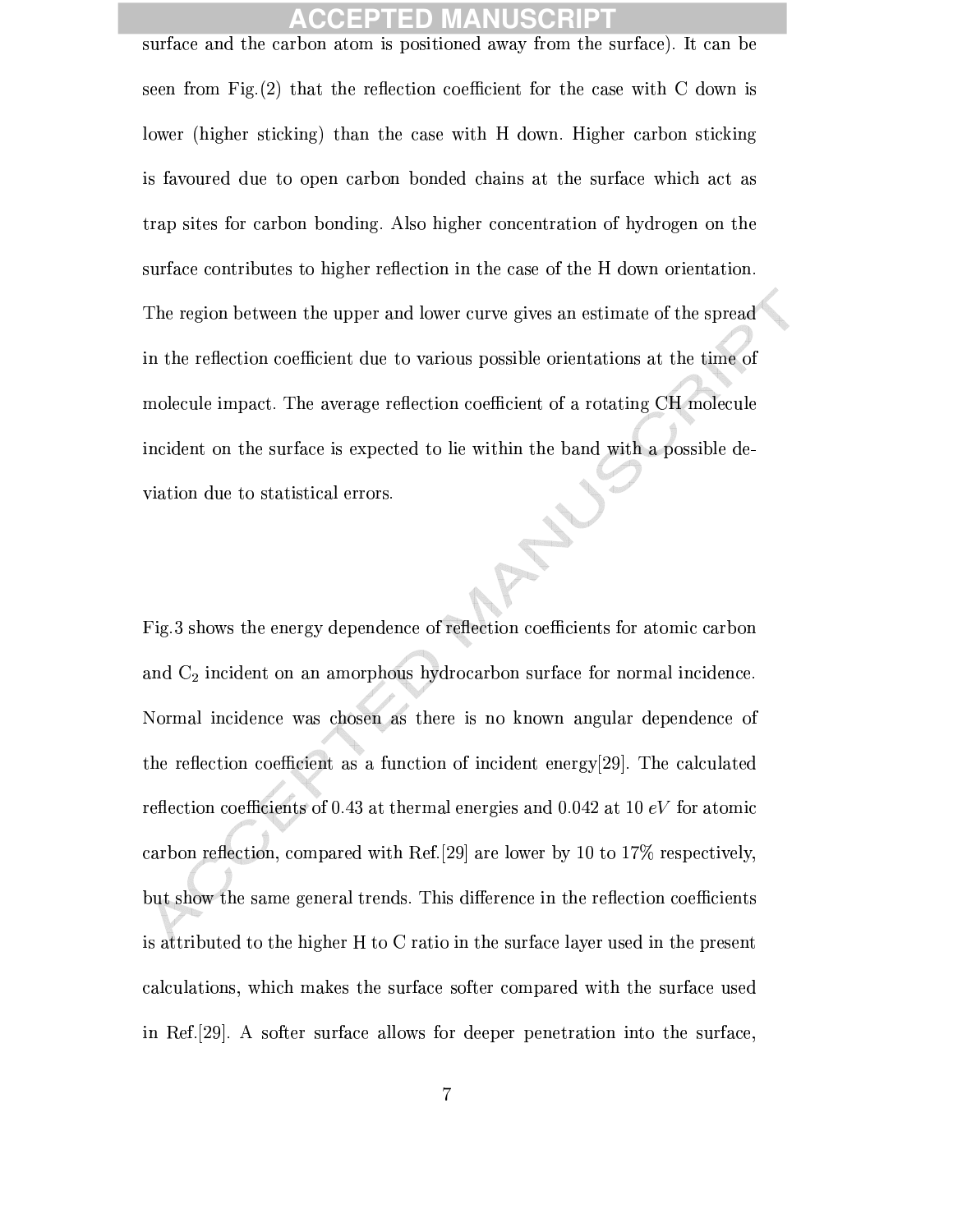## 10

thus increasing the sticking probability. The probability of hydrogen release during  $C_2$  bombardment from the surface increases from less than 1% at 5  $eV$ to 15% at 10 eV. The probability of complex hydrocarbon release at 10 eV is less than  $1\%$ .

Similar to the above observation, the  $C_2$  reflection coefficient of 0.4 (Fig.3) at thermal energy is lower than the value of 0.5, and follows the same decreasing trend as reported in Ref. ([29]) However,  $C_2$  shows a high probability for hydrogen capture from the surface, thus strongly lowering its reflection probability as explained in more detail in section 3.4.

# 3.2 Reflection coefficients for  $CH_x$   $(x=1-4)$

In Fig. (4) we present the reflection coefficients of CH,  $CH_2$ ,  $CH_3$  and CH<sub>4</sub> as a function of energy. The general trend shows that the reflection coefficient decreases with increasing energy.  $CH_4$  shows a 100% probability of reflection up to 0.75 eV. In the energy range between 2 and 5 eV all molecules show a decrease in reflection coefficients. This can be explained by studying the break-up pattern of these molecules, discussed in section 3.4.

3.3 Reflection coefficients for  $C_2H_x$  (x=1-6)

Reflection coefficients for  $C_2H_x$  (x=1-6) presented in Fig.(5) show that they are higher for molecules with an even number of hydrogen atoms compared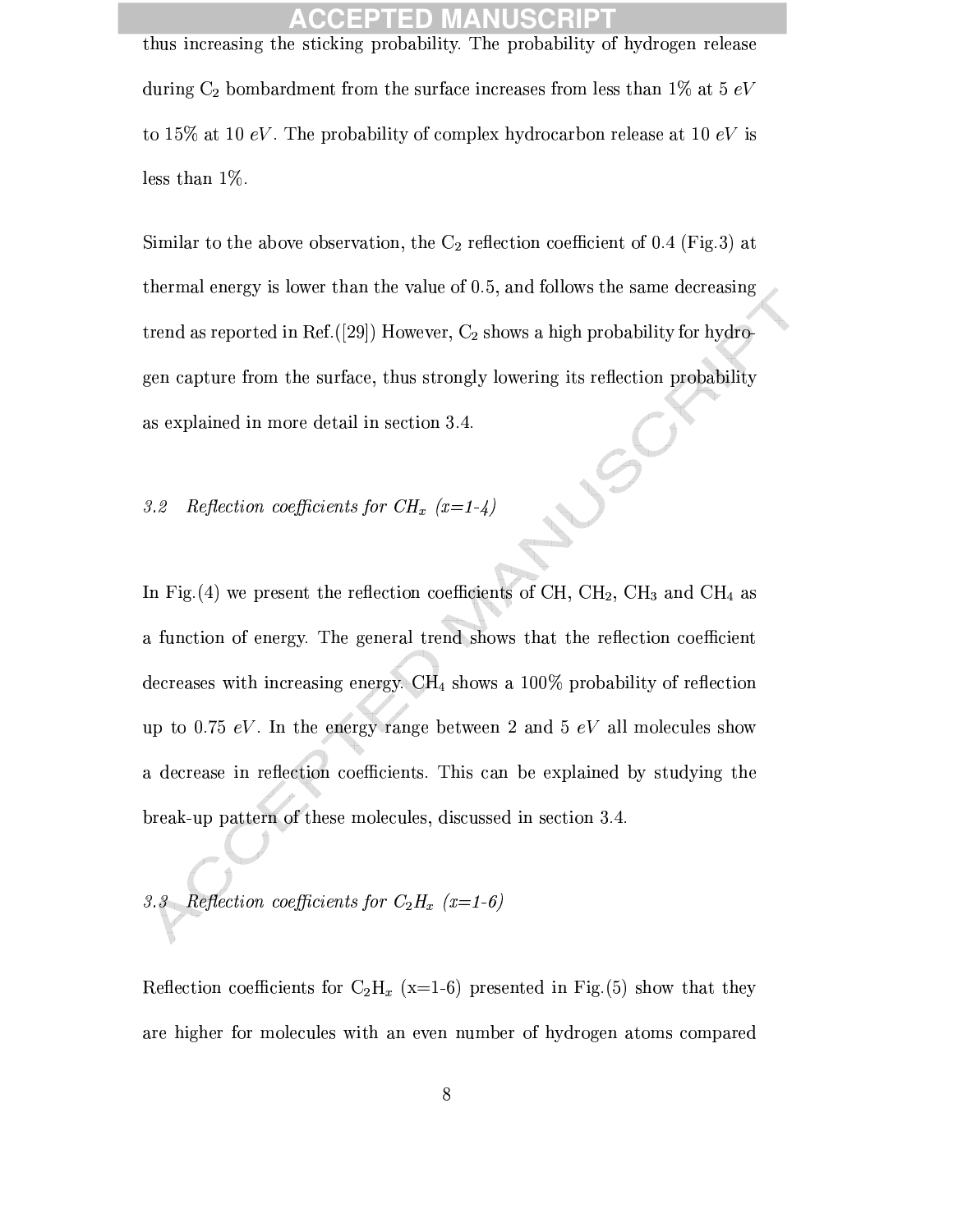## CCEPTED MA

to those with an odd number. This is expected, as hydrocarbons with an odd number of hydrogen atoms are radicals and have higher reactivity with surface atoms.

 $C_2H_2 C_2H_4$  and  $C_2H_6$  show 100% chance of reflection from thermal to 0.5 eV energy range. The reflection of  $C_2H_2$  decreases marginally to 92% at 1 eV. Beyond 1 eV the reflection of  $C_2H_6$  and  $C_2H_4$  rapidly decreases with increasing energy. The decrease in the reflection coefficient can be partly attributed to higher sticking. The other factor responsible for the decrease is the reflection of the incident molecule in modified hydrocarbon forms due to hydrogen/carbon capture/dissociation. Radicals, such as,  $C_2H$ ,  $C_2H_3$  and  $C_2H_5$  show a steep drop of the reflection coefficient due to their higher reactivity with the surface atoms.  $C_2H_3$  is known to have a 'floppy' structure with the hydrogen atoms tunneling between two carbon atoms  $[26,27]$ . This molecule has a low threshold for hydrogen dissociation and hence can not be stabilized at higher energies than 1.0 eV. The reflection probability for  $C_2H_3$  decreases from 90% at thermal energy to 37% at 0.75  $eV$ .

### Break-up pattern  $3.4$

The decrease in the reflection coefficient of the incident molecules/radicals as seen in Fig. $(4)$  and Fig. $(5)$  can be explained by studying the break-up pattern in the hydrocarbon reflection process. As an example, shown in Fig. $(6)$ , the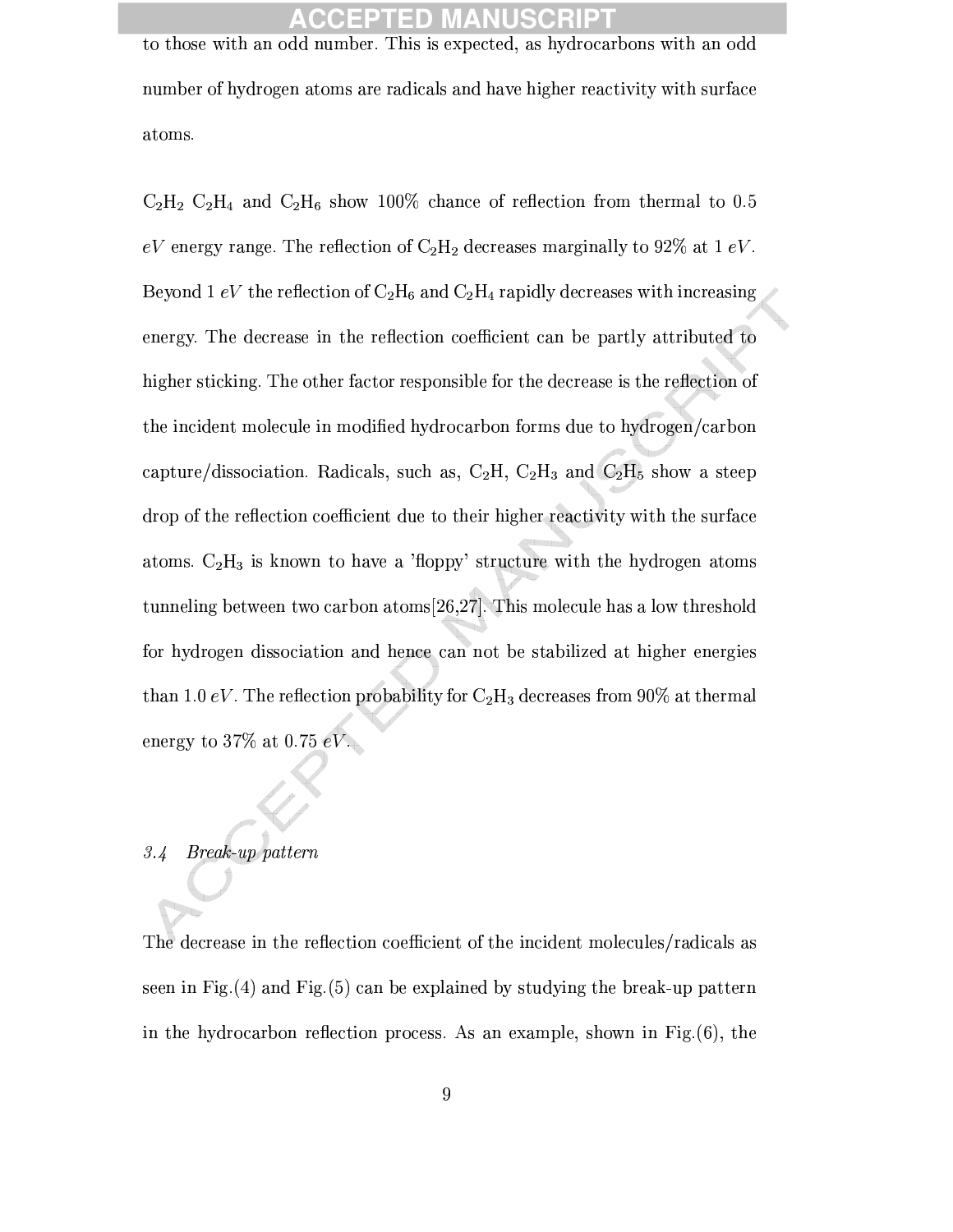## TED MA

reflection coefficient and break-up pattern for  $C_2H_6$  is discussed. The  $C_2H_6$ molecule shows 100% reflection up to an energy of 1  $eV$  with no secondary hydrocarbon sputtering.  $H_2$  release observed over the entire energy range is due to the release of weakly bonded hydrogen atoms in the sample. Surface relaxation triggers the release of such atoms and is not a consequence of direct chemical interaction. Secondary sputtering of  $H_2$  molecules will be different for other calculations, as the surface prepared with different methods and a different H to C ratio will relax differently. Above 1  $eV$  energy, other than the incident  $C_2H_6$  reflection, the most probable mechanism is the reflection of  $C_2H_5$  where one H bond (CH bond energy 4.3 eV) is likely to be broken with a probability of 2.5%. At 5  $eV$ , two hydrogen atoms are likely to be stripped off the incident molecule, resulting in a 4.2% chance of  $C_2H_2$  reflection. The carbon-carbon bond dissociation (C-C bond energy in ethane = 3.94  $eV$ ) has a probability of 9.2% which results in the increased release of  $CH_3$  at 5 eV. Atomic carbon, incident on the surface is either purely reflected as atomic carbon or absorbed at the surface. Above 5  $eV$  incident energy, the energy dumped by the incident atom/molecule supported by higher H to C ratio in surface layer  $(Fig. (4))$  favours sputtering of hydrogen atoms from the surface.

Carbon dimer and CH<sub>x</sub> (x=1-4) are purely reflected below 0.75 eV. Around 1  $eV$ , there is an increased probability for  $C_2$ , CH, CH<sub>2</sub> and CH<sub>3</sub> to capture a hydrogen atom from the surface due to the large number of available hydrogen atoms on the surface layer. However, in case of  $\text{CH}_4$  incidence, the probability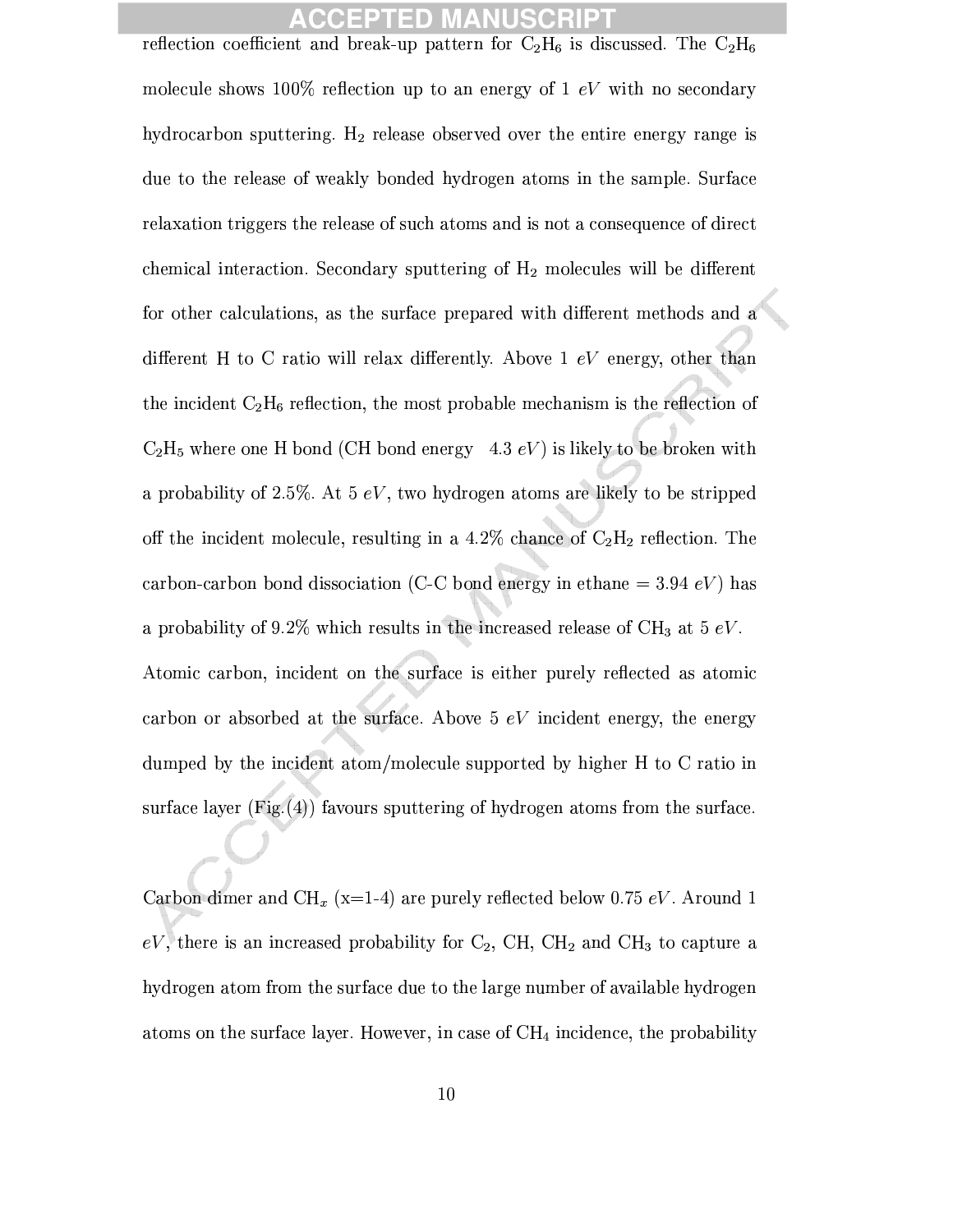## CCEPTED M

to strip one hydrogen atom from the incident molecule and reflect as  $CH<sub>3</sub>$ , increases from 2.5% at 2 eV incident energy to 12.5% at 5 eV. Above 1 eV more complex hydrocarbons with two or three carbon atoms are released from the surface.  $C_2H_x$  (x=1-6) show similar distribution in reflected molecules. General trends observed in the break-up pattern for C,  $C_2$ ,  $CH_x$  (x=1-4) and  $C_2H_x$  (x=1-6) are presented in more detail in Ref.[30]

#### Conclusion  $\overline{\mathbf{4}}$

The reflection coefficients of atomic carbon,  $C_2$ , CH, CH<sub>2</sub>, CH<sub>3</sub>, CH<sub>4</sub>, C<sub>2</sub>H,  $C_2H_2$ ,  $C_2H_3$  and  $C_2H_4$  show a decreasing trend with increasing energy. This trend in the reflection coefficient also holds for surfaces with H to C different than 0.66[29]. However, numerical values of the reflection coefficient and reflection break-up pattern is sensitive to the hydrogen and carbon stacking in the sample surface.

Reflection coefficient for CH<sub>x</sub> (x=1-4) increases with increasing number of hydrogen atoms. At energies above  $1 eV$  these molecules have a higher probability to either capture a hydrogen atom from the surface or to break a hydrogen bond from the molecule. Above  $2 eV$  carbon reflection is in the form of complex hydrocarbon emission with two or three carbon atoms. Also the reflection coefficient increases as the hybridization changes from sp to  $sp^3$ .  $C_2H_x$  (x=1-6) have higher reflection coefficient for an even number of hydro-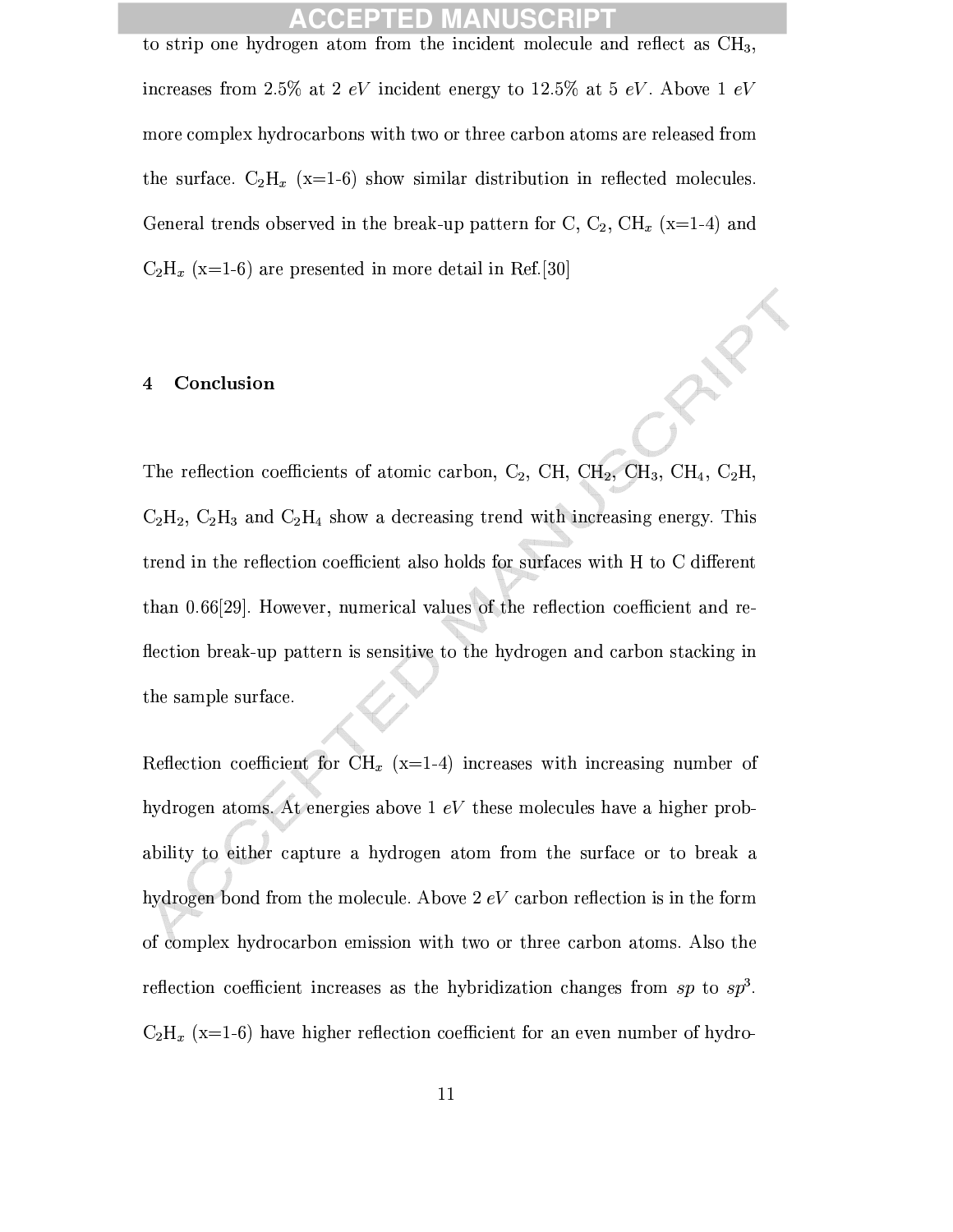### **ACCEPTED MANUSCRIPT** gen atoms and a lower reflection coefficient for odd number of hydrogen atoms.

Above 1  $eV$  hydrogen capture or break-up is dominant in the reflection pattern. With increasing energy more than one hydrogen atom or carbon-carbon bond break-up is observed. The energy dependence of the reflection coefficient is used in the ERO modeling of  $PSI-2[10]$ .

References  $\mathbf{5}$ 

### References

- [1] W. Jacob, Journal of Nuclear Materials 337-339 (2005) 839.
- [2] G. Federici, C. H. Skinner, J. N. Brooks, J. P. Coad, C. Grisolia, et al., Nuclear Fusion 41 (2001) 1967.
- [3] J. P. Coad, N. Bekris, J. D. Elder, S. K. Erents, D. E. Hole, et al., Journal of Nuclear Materials 290-293 (2001) 224.
- [4] M. Mayer, V. Philipps, P. Wienhold, H. G. Esser, J. von Seggern, et al., Journal of Nuclear Materials 290-293 (2001) 381.
- [5] V. Rohde, M. Mayer, and the ASDEX Upgrade Team, Journal of Nuclear Materials 313-316 (2003) 337.
- [6] V. Rohde, M. Mayer, and the ASDEX Upgrade Team, Physica Scripta T103  $(2003)$  25.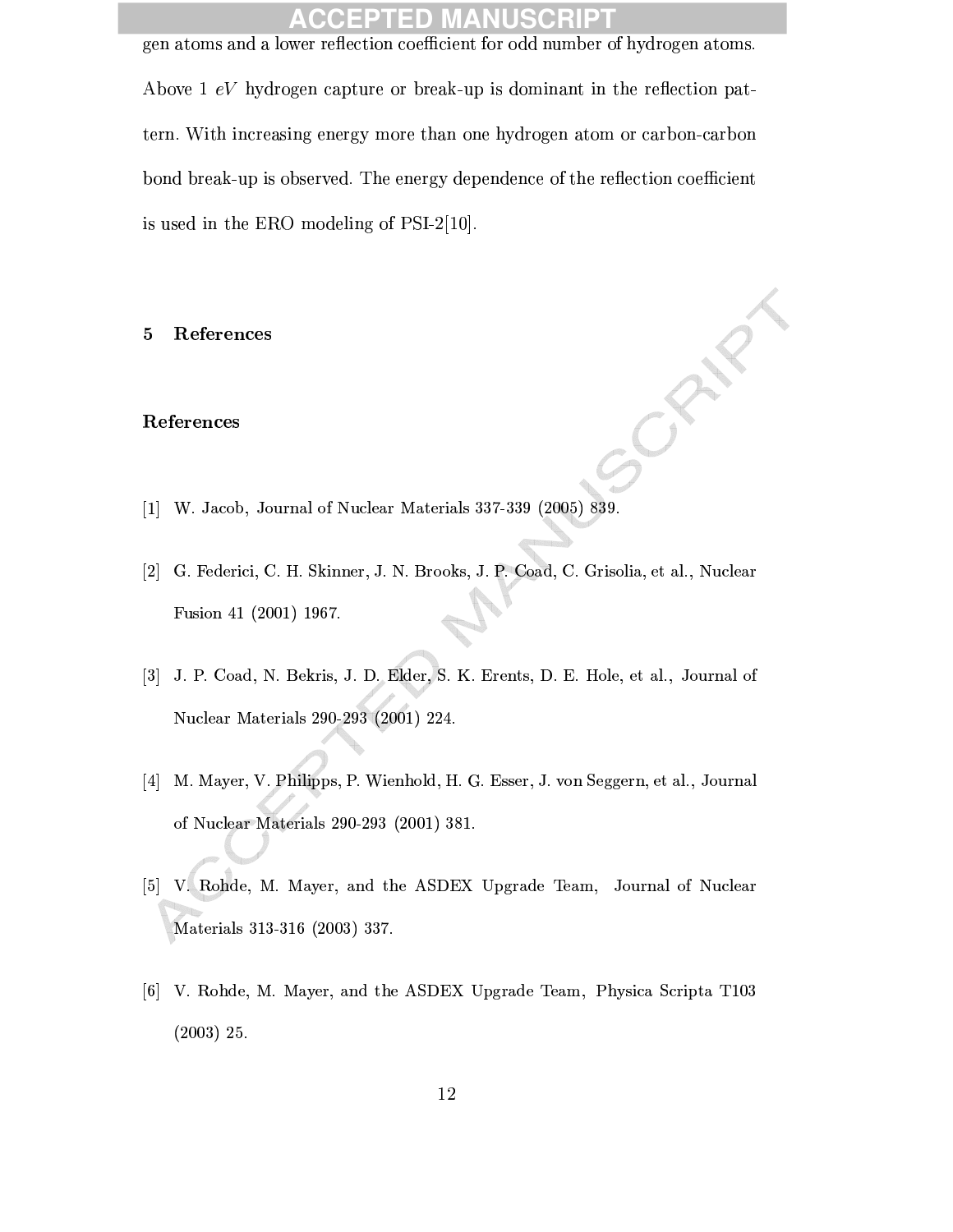### **SCRIPT** D

- [7] M. Mayer, V. Rohde, A. von Keudell, and the ASDEX Upgrade Team, Journal of Nuclear Materials 313-316 (2003) 429.
- [8] M. Mayer, V. Rohde, J. Likonen, E. Vainonen-Ahlgren, K. Krieger, et al., Journal of Nuclear Materials 337-339 (2005) 119.
- [9] W. Bohmeyer, D. Naujoks, A. Markin, I. Arkhipov, B. Koch, et al., Journal of Nuclear Materials 337-339 (2005) 89.
- [10] W. Bohmeyer, A. Markin, D. Naujoks, B. Koch, G. Krenz, et al., To be presented at this conference (2006).
- [11] A. B. Erhardt and W. D. Langer, Technical Report PPPL-2477, Princeton Plasma Physics Laboratory, 1987.
- [12] D. Alman and D. N. Ruzic, Physics of Plasmas  $7(2000)$  1421.
- [13] J. N. Brooks, Z. Wang, D. N. Ruzic, and D. A. Alman, Technical Report ANL/FPP/TM-297 REV, Argonne National Lab, 1999.
- [14] R. K. Janev and D. D. Reiter, Technical Report Jul 3966, Forschungszentrum Jülich, Jülich, 2002.
- [15] D. Naujoks, D. Coster, H. Kastelewicz, and R. Schneider, Journal of Nuclear Materials 266-269 (1999) 360.
- [16] D. Naujoks, Physica Scripta 111 (2004) 80.
- [17] D. W. Brenner, Physical Review B 42 (1990) 9458.
- [18] P. Träskelin, E. Salonen, K. Nordlund, J. Keinonen, and C. H. Wu, Journal of Nuclear Materials 334 (2004) 65.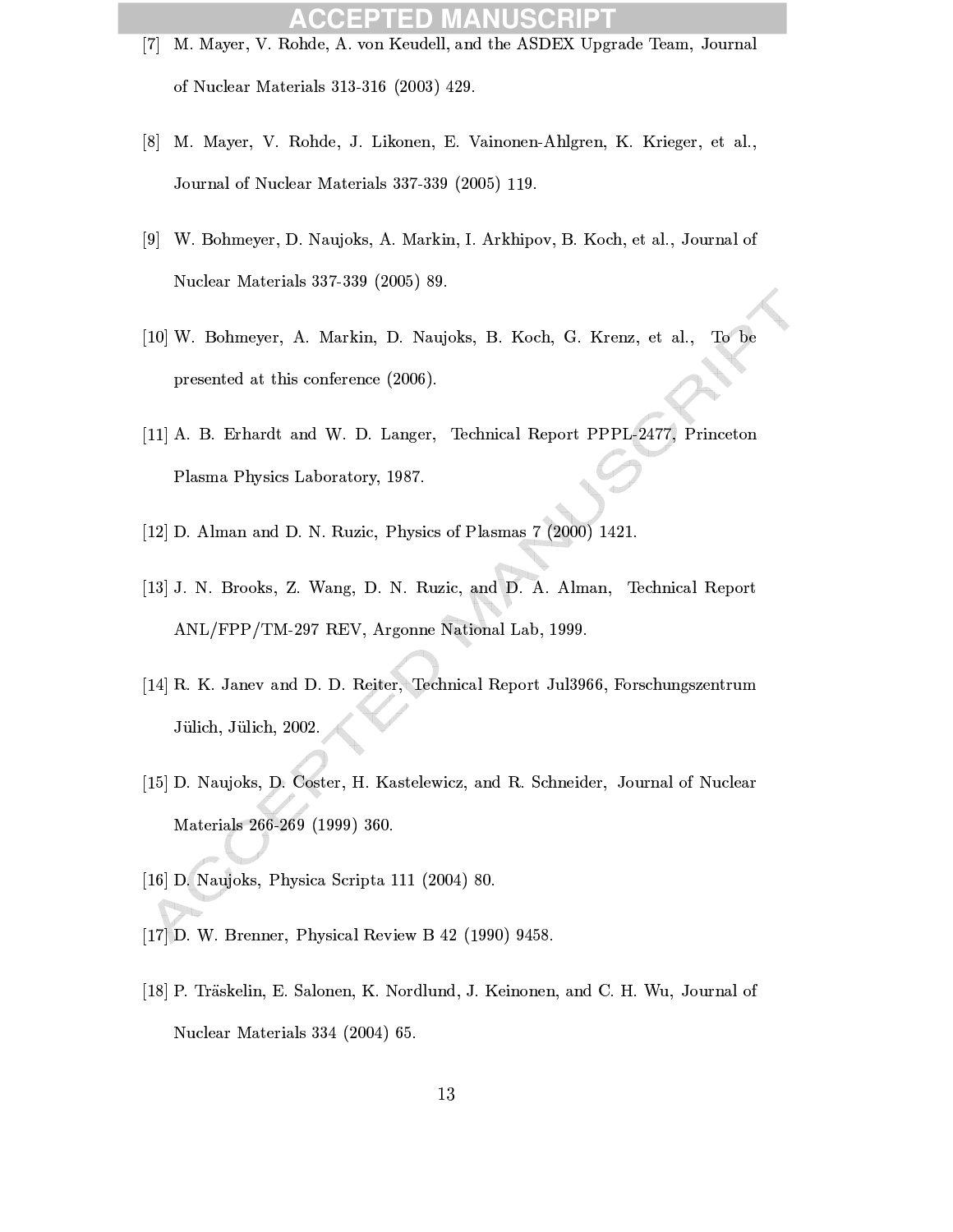- [19] A. Pospieszczyk, G. Sergienko, and D. Rusbuldt, CONTRIBUTIONS TO PLASMA PHYSICS 40 (2000) 162.
- [20] J. Hiskes, BULLETIN OF THE AMERICAN PHYSICAL SOCIETY 25 (1980) 981.
- [21] J. Hiskes, APPLIED PHYSICS LETTERS 57 (1990) 231.
- [22] G. Stutzin, A. Young, A. Schlachter, K. Leung, and W. Kunkel, CHEMICAL PHYSICS LETTERS 155 (1989) 475.
- [23] G. Stutzin, A. Young, H. Dobele, A. Schlachter, K. Leung, et al., REVIEW OF SCIENTIFIC INSTRUMENTS 61 (1990) 619.
- [24] P. Eenshuistra, J. Bonnie, J. Los, and H. Hopman, PHYSICAL REVIEW LETTERS 60 (1988) 341.
- [25] P. Eenshuistra, R. Heeren, A. Kleyn, and H. Hopman, PHYSICAL REVIEW A 40 (1989) 3613.
- [26] D. Marx and M. Parrinello, SCIENCE 271 (1996) 179.
- [27] Z. VAGER, D. ZAJFMAN, T. GRABER, and E. P. KANTER, PHYSICAL REVIEW LETTERS 71 (1993) 4319.
- [28] B. J. Braams, C. Chen, X. Huang, Z. Jin, Z. Xie, et al., 231st ACS National Meeting, Atlanta, GA, March 26-30 PHYS 433 (2006).
- [29] D. Alman and D. N. Ruzic, Physica Scripta T111 (2004) 145.
- [30] A. R. Sharma, R. Schneider, U. Toussaint, and K. Nordlund, Hydrocarbon radicals interaction with amorphous carbon surface, http://www.ipp.mpg.de,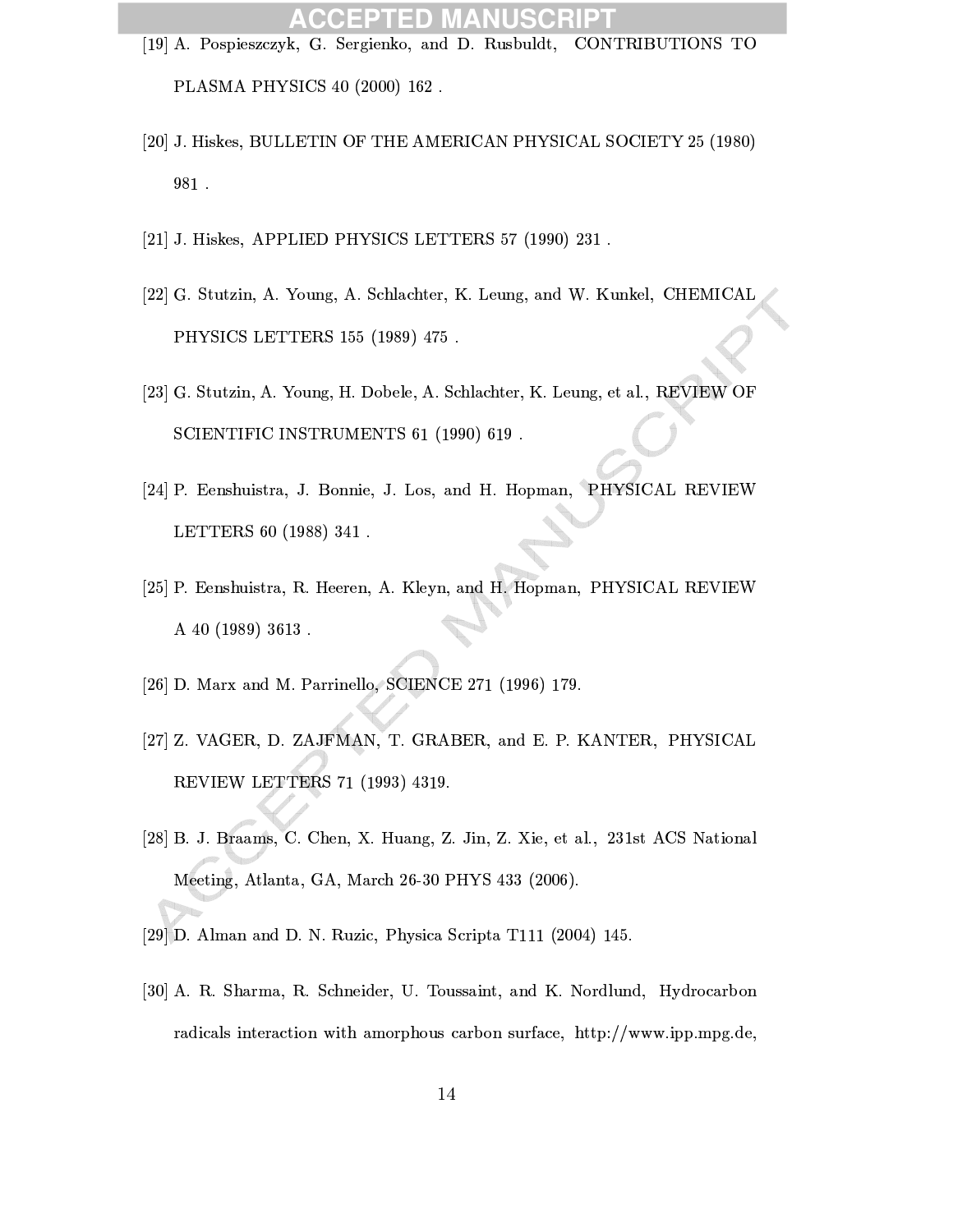## **ACCEPTED MANUSCRIPT**

2006

ACCEPTED MANUSCRIPT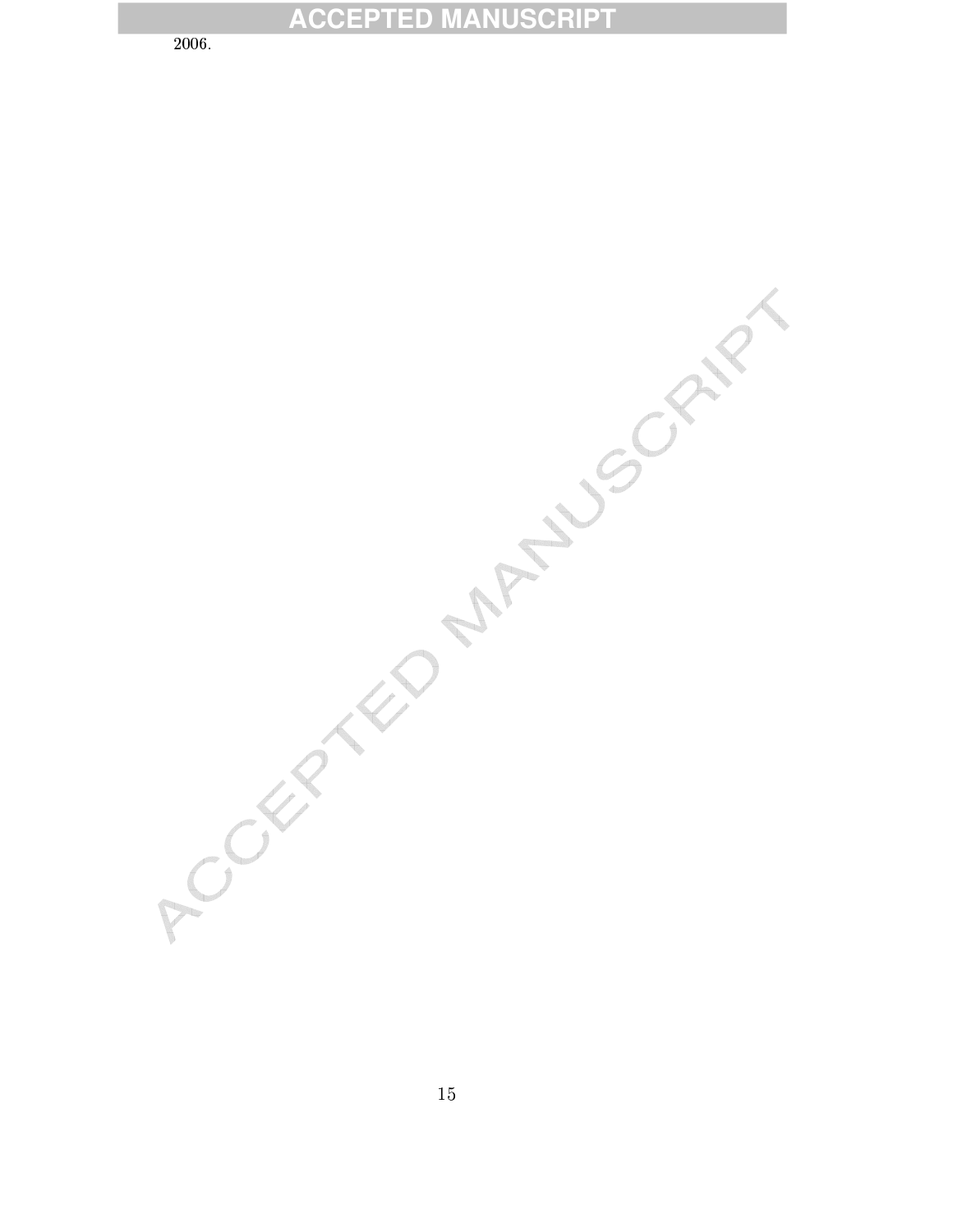## **ACCEPTED MANUSCR**

Figure captions:

SCK

Fig. 1: Depth profile showing H to C ratio as a function of distance into the surface.  $Z=0$ ; refers to the surface atoms. Bin width=1.532 Angstrom.

Fig. 2: Spread in reflection coefficient due to different orientation of CH incidence.

Fig. 3: Reflection coefficient for atomic carbon and carbon dimer. For  $C_2$ , the bond axis of the molecule is parallel to the normal to the surface.

Fig. 4: Reflection coefficient for CH<sub>x</sub> (x=1-4) bombardment on amorphous hydrocarbon surface.

Fig. 5: Reflection coefficient for  $C_2H_x$  (x=1-6) bombardment on amorphous hydrocarbon surface.

Fig. 6: Break-Up pattern for  $C_2H_6$  bombardment on amorphous hydrocarbon surface.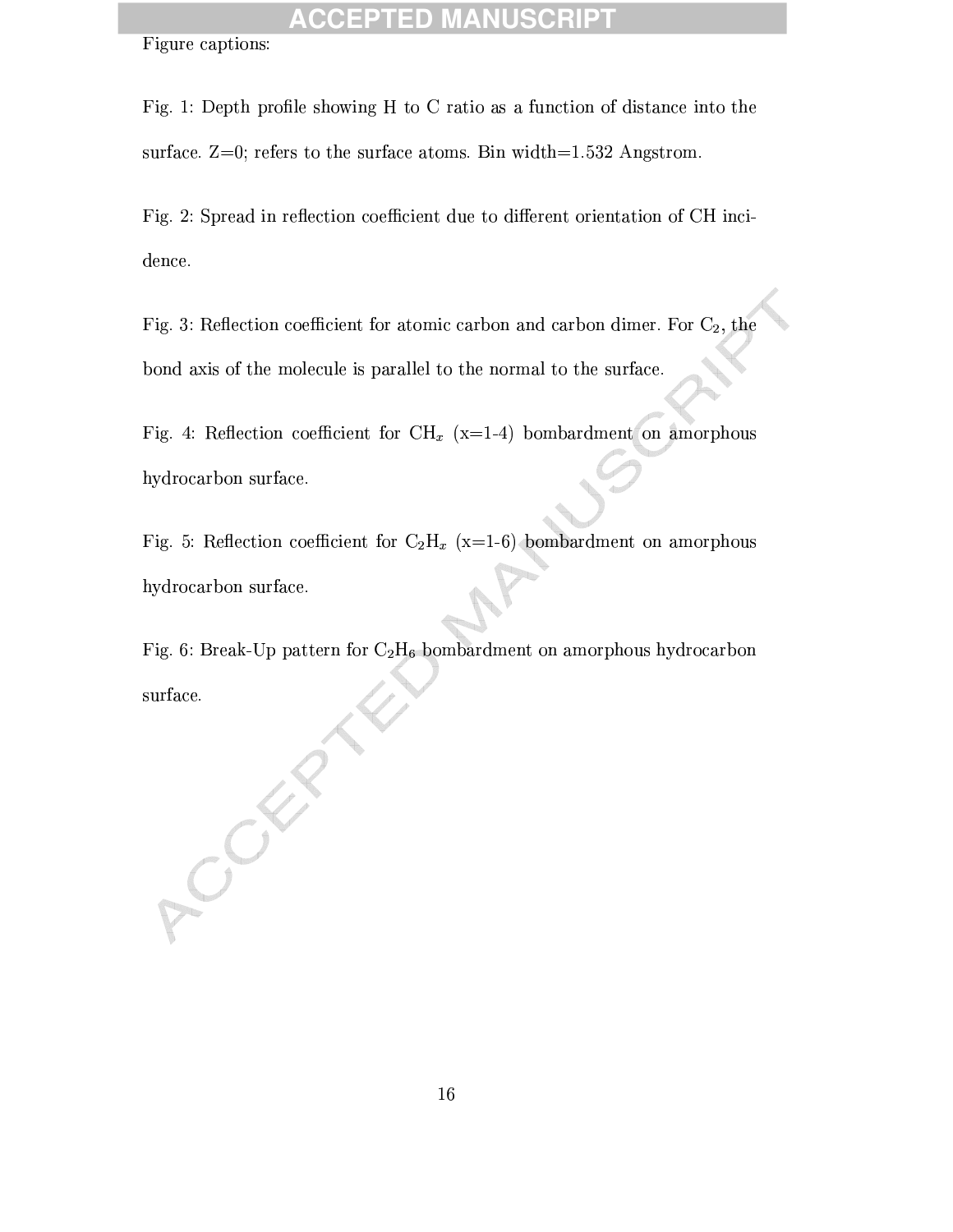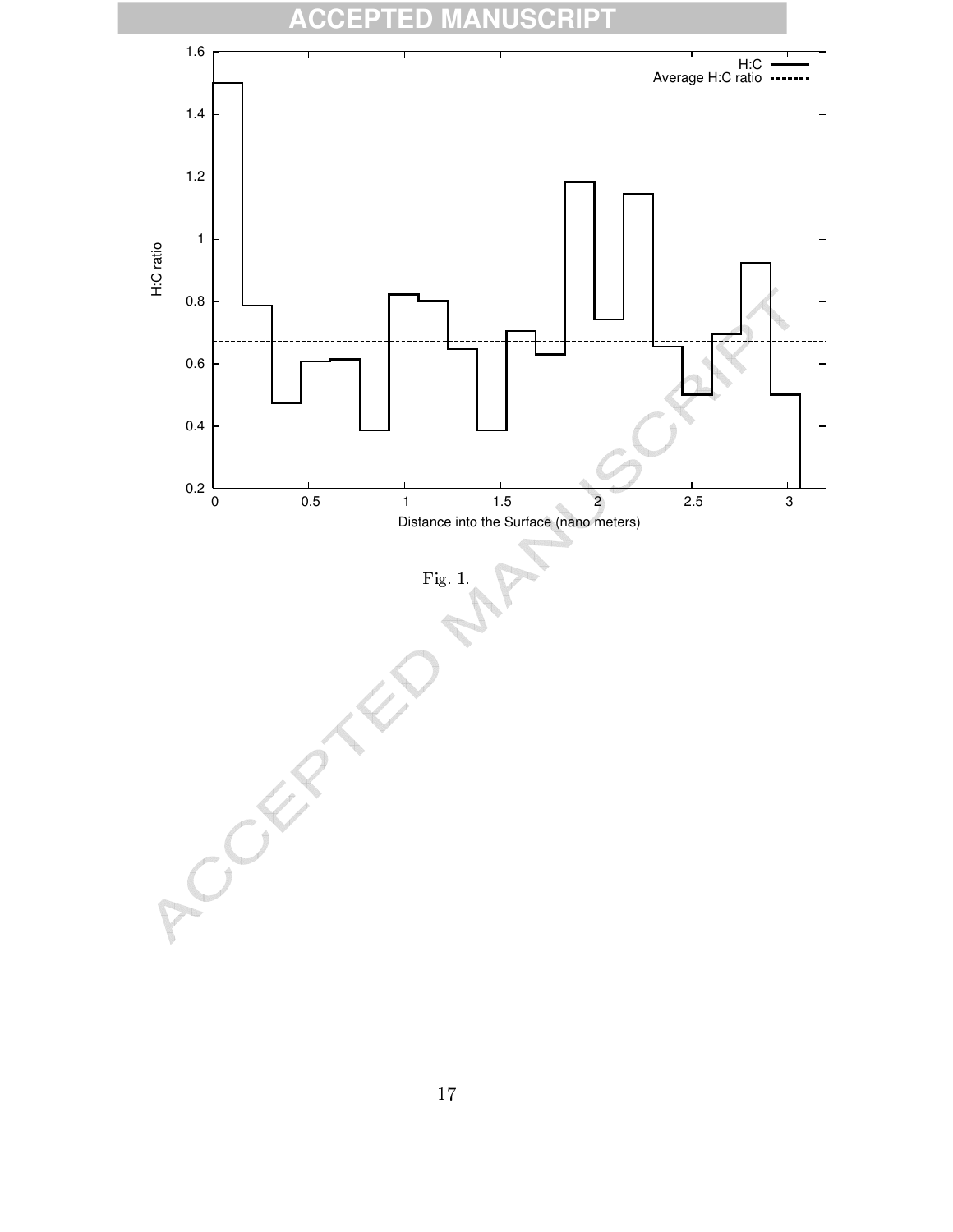

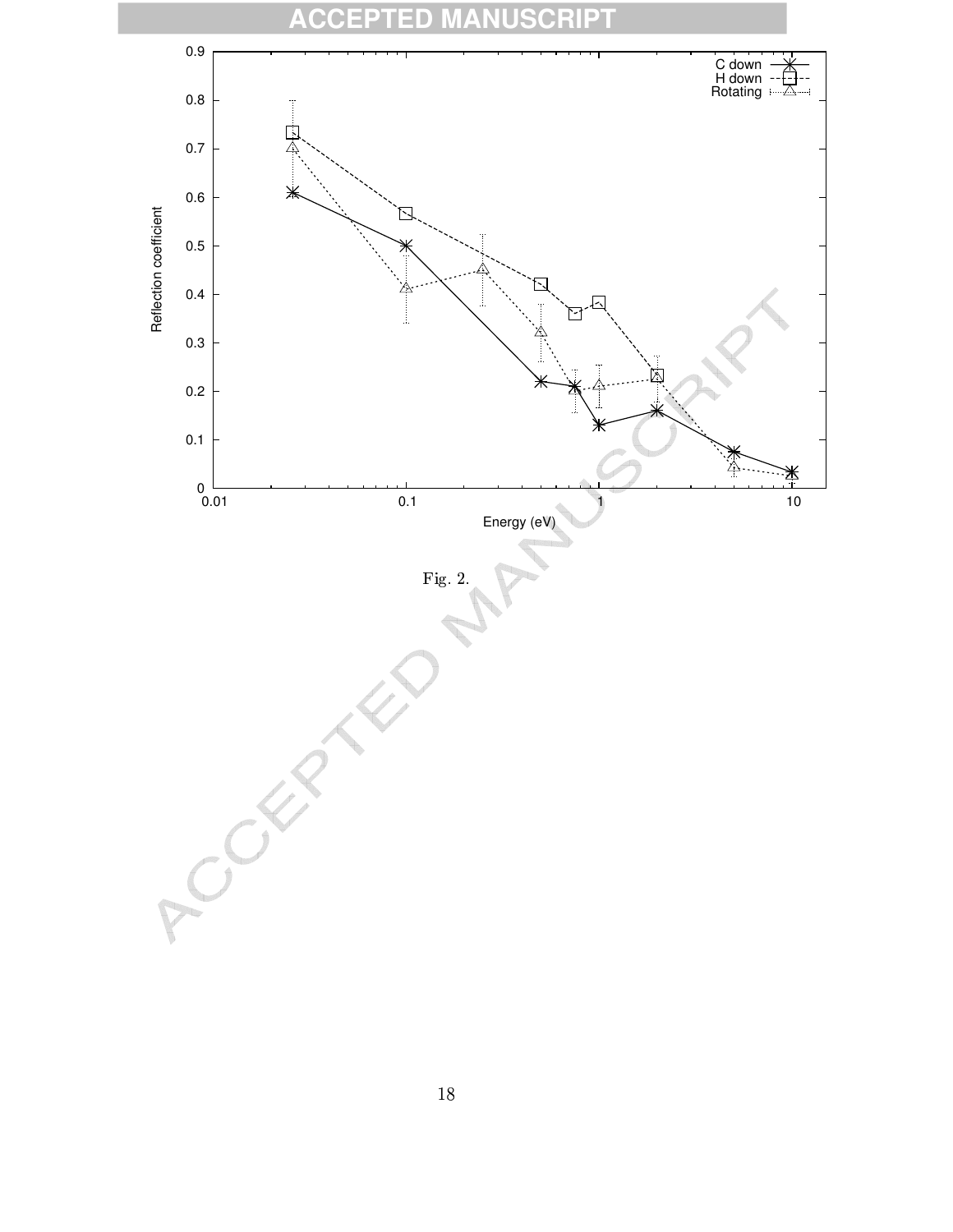

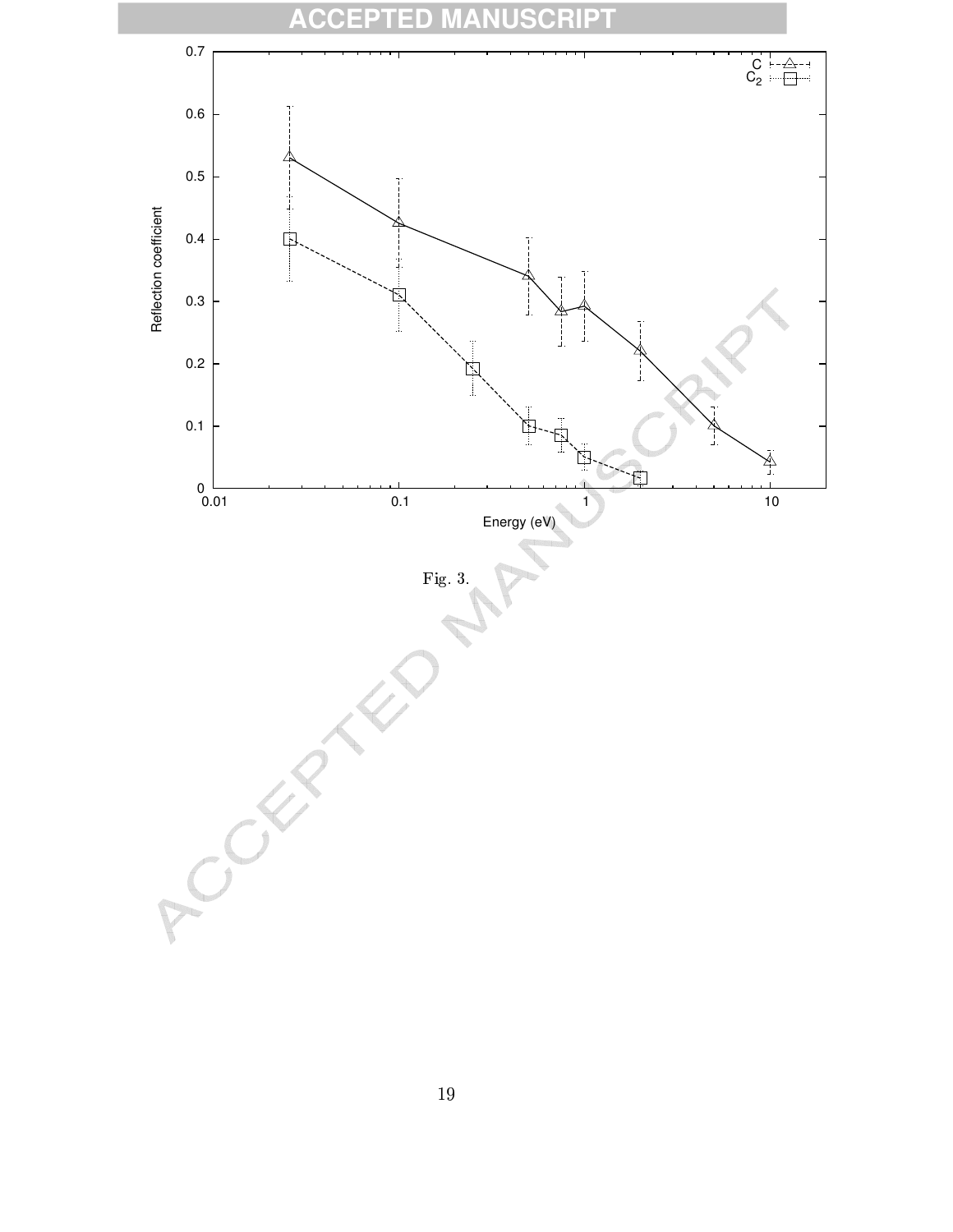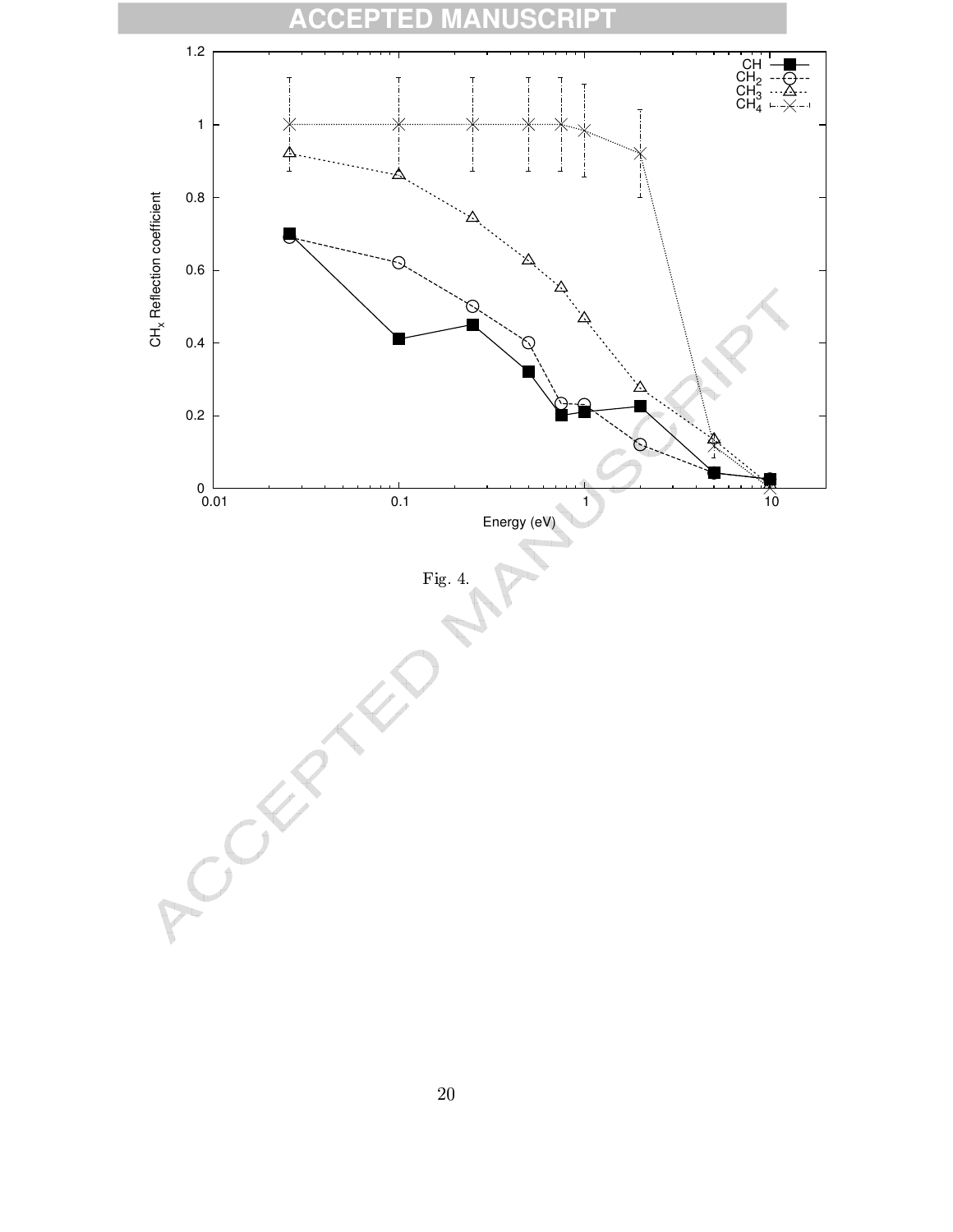# **ACCEPTED MANUSCRIPT**